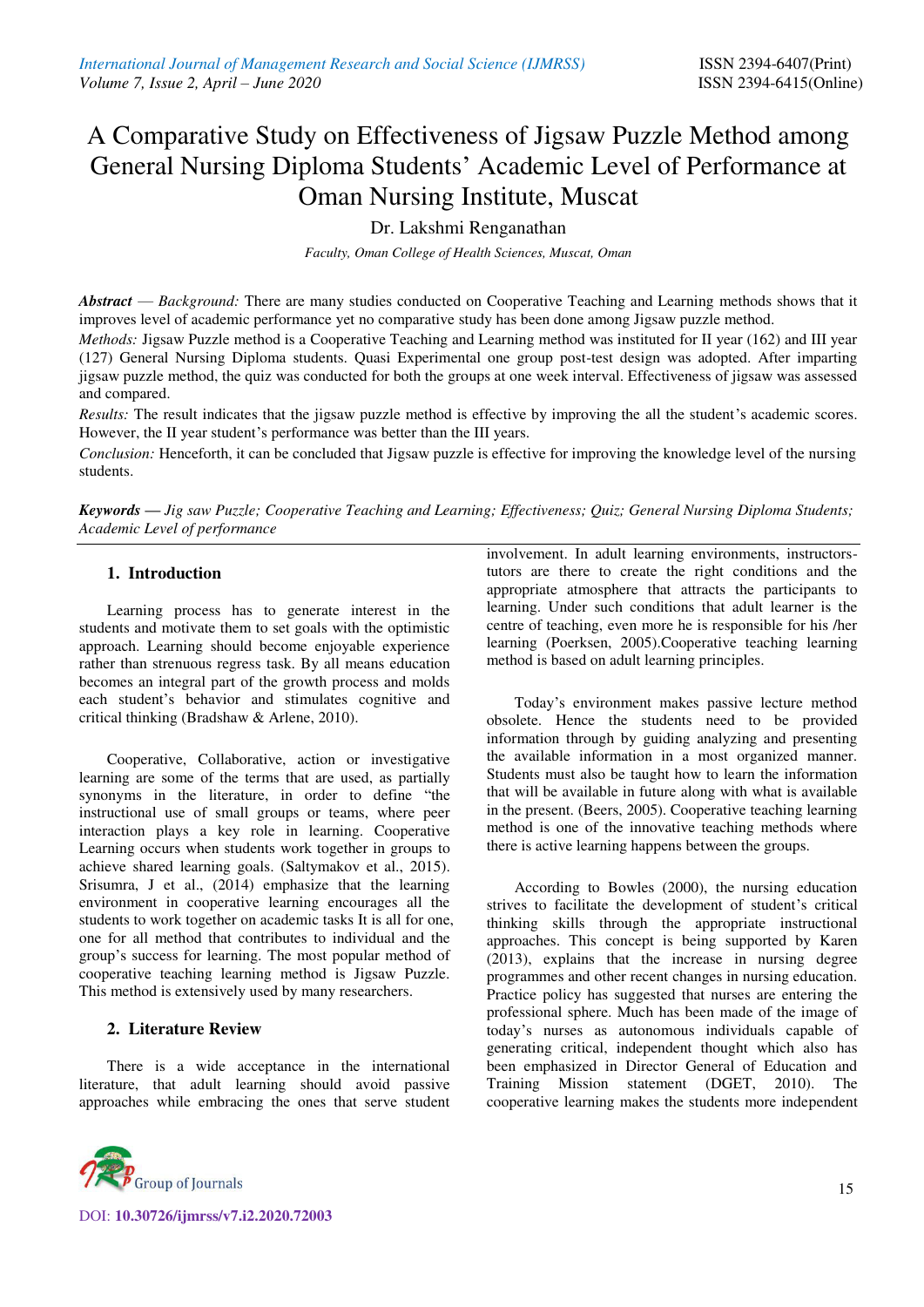learner. A cooperative Learning environment exists if all of these five basic elements exist (Johnson & Johnson, 2012)

- Positive Reliance on the other group members
- Significant, constructive face- to- face interaction.
- All members must individually succeed.
- Constant use of small group skills.
- Continually learning group skills aimed at improving future effectiveness.

Spencer Kagon's Cooperative learning method is based on PIES which stands for (Kagon,1984) P-Positive Interdependence

I- Individual Accountability

E- Equal Participation

S-Structures17

In a report, that students who fully participated in group activities, exhibited collaborative behaviors, provided constructive feedback and cooperated with their group had a higher likelihood of receiving higher test scores and course grades at the end of the semester. Results from this study support the notion that cooperative learning is an active pedagogy that fosters higher academic achievement (Brady and Tsay, 2010).

The cooperative Learning is widely used in schools but it can be used with all ages and for all subjects (Serafin, C, 2016). There are very few studies in Nursing on Cooperative teaching learning methodology. Therefore here an attempt is made to understand the contribution of the Jigsaw puzzle on the II and III year nursing student's academic performance. Furthermore this method was compared between both the groups.

## **3. Aim of Study**

The study aimed to introduce the new teaching technique of "Jigsaw Puzzle" on different nursing subjects and to compare this method between II and III year General Nursing Diploma Students.

## **4. Objectives**

- To introduce and implement the Jigsaw Puzzle method on " Nursing care of patients with Systemic Lupus Erythematosus" for II year General Nursing Diploma students at Oman Nursing Institute, Muscat.
- To introduce and implement the Jigsaw Puzzle method on "Nursing care of children with respiratory disorders" for III year General Nursing Diploma students at Oman Nursing Institute, Muscat.
- To assess the effectiveness of Jigsaw puzzle method and compare between II and III year nursing students.



DOI: **10.30726/ijmrss/v7.i2.2020.72003**

#### **5. Hypothesis**

The Jigsaw puzzle will improve the academic performance of the II and III year General Nursing Diploma students.

## **6. Methods and Materials**

#### *6.1 Population and Setting*

The Oman Nursing Institute is a teaching institution which functions under Director General of Education and Training Department (DGET) of Ministry of Health. The General Nursing Diploma is a three years course. The 162 II year nursing students who were undergoing Adult Health Nursing Course and 127 III year nursing students who were undertaking Pediatric nursing course was chosen for the study.

#### *6.2 Study Design*

The Interrupted time series design which is categorized under Quasi Experimental Design (One group Posttest Design) was adopted in the study.

#### *6.3 Sampling*

The census method was adopted where all the students of  $2<sup>nd</sup>$  and  $3<sup>rd</sup>$  year studying at Oman Nursing Institute was chosen for the study.

#### *6.4 Intervention*

The students undertaking Pediatric Nursing Course and adult health nursing course was introduced to the Jigsaw method. Then the 10 steps Jigsaw were implemented for the students. After the class session, quiz was given with one week interval. Then the quiz marks were compared. Here the technique is more important than the subject, the main aim is that whatever is the topic, students should be able to adopt this method and achieve the expected goal.

## **7. Ten Steps Jigsaw Puzzle**

The 10 steps Jigsaw Puzzle was a new approach (Aronson, 2010). Academically the III year students were divided into 4 groups having nearly 30-33 students in each class room. Similarly the II year students are categorized in to 6 groups having approximately 25-28 students in each class room. Each classroom had 25-33 students. These students were further subdivided into smaller groups where there were 5-7 students. Hence the jig saw groups were formed in each class. Boys and girls were mixed. Leader was appointed from each group. The topic was divided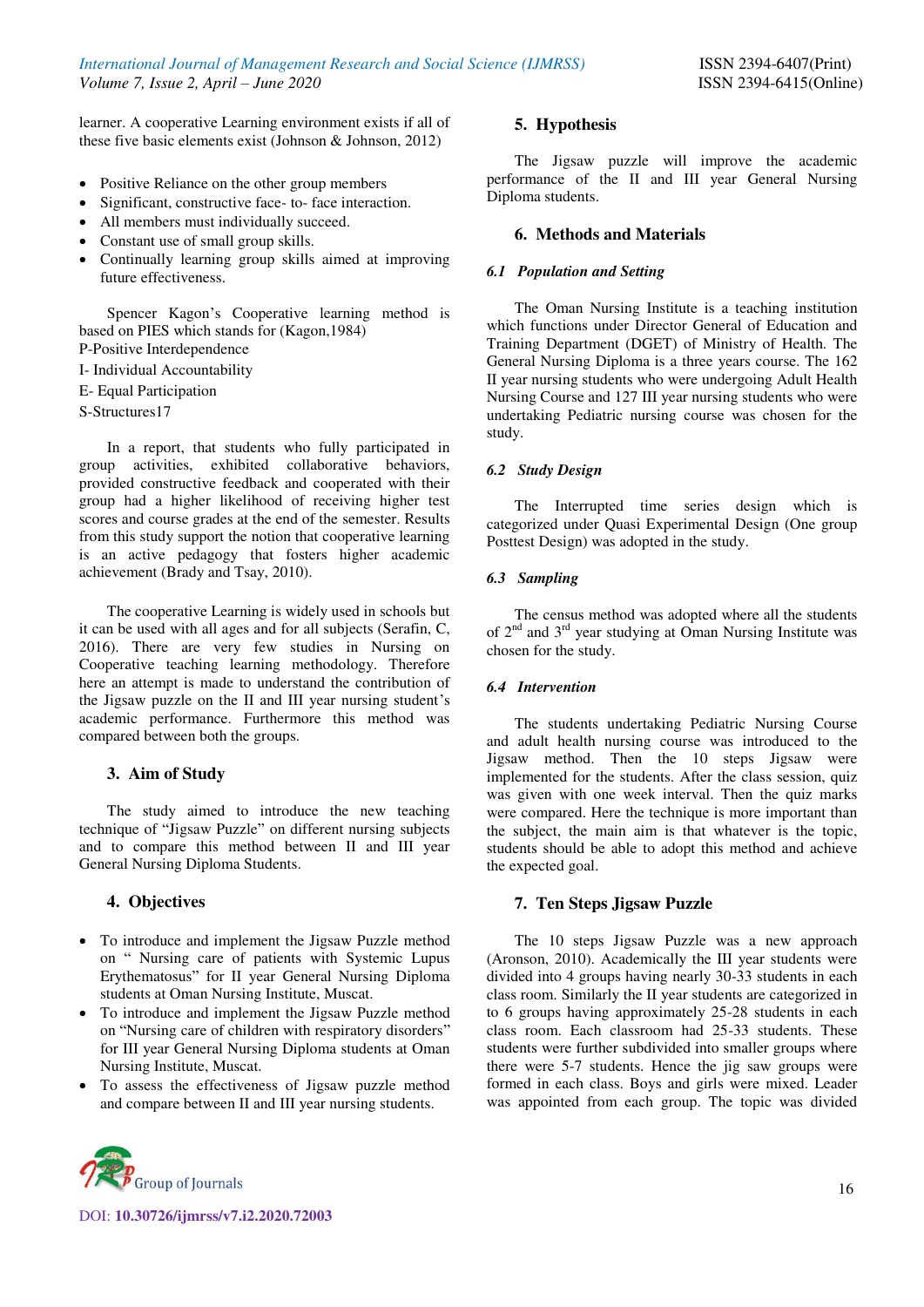under 5 -6 segments and given to each group. Each segment was prepared by each group thoroughly and students were given read time for about 30 minutes. The students were instructed to review 2-3 times. After that all the members in each group were expert about their segment. Each one was taken out from each segment and the new group was formed in which each expert is from different segment. Now these ones will share their topic with each other. The cycle continues until the segment 5 finishes. The students have taken nearly 60 minutes to finish their session. The group got back to original jigsaw group because the expertise in all the portions/segments. Further clarification and discussion was done. 15 more minutes were given for them to wind up. The leaders have given complete written report in detail and recorded what went on in each group. The students explained to each other in their own language (Arabic) and had fun. They all enjoyed the session thoroughly.

## **8. Data Analysis& Results**

*Univariate analysis:* The effect of this new method was analyzed through distribution table and percentage calculation. z- Test was performed to compare the effectiveness of jigsaw between the II and III year students. The effect of teaching method was assessed by performance of students in the quiz. Table 1 shows the level of performance of II and III year students in test in the Jigsaw Puzzle.

#### **9. Ethical consideration**

Ethical committee approval was obtained from the Research and Ethical Review Committee of Ministry of Health in Oman. An official permission obtained from the Dean of Oman Nursing Institute.

**Table 1. Comparison of quiz scores of Jigsaw Puzzle between II and III year Nursing** 

| Gra           | Percentage   | II year | Percen   | Ш        | Percent  |
|---------------|--------------|---------|----------|----------|----------|
| de            |              |         | tage     | year     | age      |
| A             | $90 - 100$   | 1       | 0.61     | 4        | 3.14     |
| $A-$          | $85 - 590$   | 0       | 0        | 4        | 3.14     |
| $B+$          | $81 - 585$   | 0       | $\theta$ | $\theta$ | $\Omega$ |
| B             | $78 - 581$   | 5       | 3.08     | 8        | 6.29     |
| $B -$         | $75 - 5.78$  | 0       | 0        | $\theta$ | $\Omega$ |
| $C+$          | $71 - 575$   | 0       | $\Omega$ | 10       | 7.87     |
| $\mathcal{C}$ | $68 - 571$   | 26      | 16.04    | $\theta$ | $\Omega$ |
| $C-$          | $65 - 568$   | 0       | $\Omega$ | 14       | 11.02    |
| $D+$          | $60 - 55$    | 50      | 30.86    | 16       | 12.59    |
| D             | $50 - 50$    | 67      | 41.35    | 16       | 12.59    |
| F             | Less than 50 | 13      | 08.02    | 55       | 43.30    |
| Total         |              | 162     | 100      | 127      | 100      |



## **10. Students**

The table 1 reveals the Jigsaw quiz scores of II and III year nursing students and it is also expressed in the percentage. Only one student has scored grade A in II year whereas 4 students have acquired grade A in III year. When we consider the failure rate of the III years, nearly 55 students (43 percentage) of students had failed which is not a good indicator and 13 students (8 percent) are failed in II year which is slightly better than III year students. There is lot of fluctuations observed between other grades. In both the groups, C, C-D+, D and F grades are on the higher side. Very few are found in A and B grades. Overall the performance of the II year is better than the III year students (Fig-1). The z test reveals that effectiveness of the jigsaw puzzle is significant at 0.001 level hence it indicates that the level of performance of the II year is better than III year.



**Fig.1: Comparison of Jigsaw Puzzle** 

## **11. Discussion**

The present study shows almost nearly 40 percent of the students have scored grade D and F in II year and III year respectively. The failure rate is a crucial indicator in any educational setting. Nearly 96 percentage of the II year students have scored between 50-68 percentages. Similarly in III year nearly 80 percent of them have scored between 50-68 percentage and rest of them are scattered in all the grades. Although III year students are found more on higher grades, failure rate is more. Nearly 40 percent failure in III year is a noteworthy feature. Henceforth it can be concluded that the performance of II year is better than III year nursing students in jigsaw puzzle method however, both the groups have increased their level of performance.

None of the studies compared the cooperative methods between two groups whereas lots of studies have been done